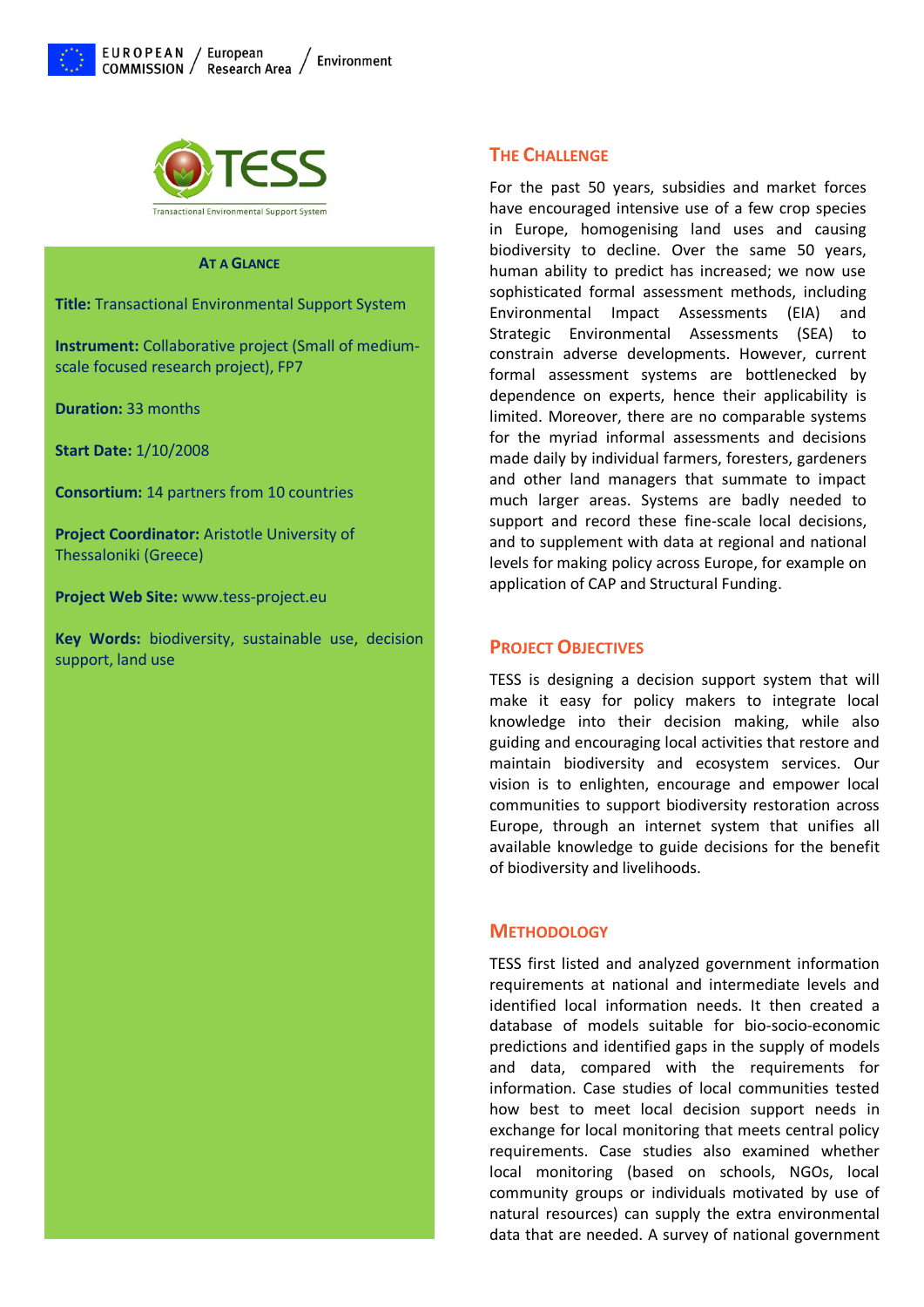and local practices, in the 27 EU member states plus Norway, Switzerland, Turkey and Ukraine, identified factors associated with effective application of formal assessments (EIA+SEA), together with priority areas for internet-based decision support and local monitoring to benefit livelihoods and biodiversity.

## **RESULTS**

The central result is the socio-economic and technical design for a Transactional Environmental Support System (TESS) to support exchange of environmental information between central and local levels, as well as meeting commitments in many areas of the Convention of Biological Diversity. The design is being tested by implementing socio-economic design in a knowledge portal to continue beyond TESS (www.naturalliance.eu) towards the intelligent GIS that could exchange decision support for fine-scale mapping of decision outcomes. This approach will enable integration and delivery of formal environmental assessment systems with local knowledge and practices, through information and communication technologies, including GPS, remote/local sensing, and internet/mobile services. The aims of TESS are more ambitious than supporting central policy. The ultimate aim is to aid restoration and maintenance of biodiversity and natural resources by reversing the processes that caused so much degradation. Results also include recommendations and policy guidelines based on how biodiversity trends relate to different practices across Europe, addressed to those involved in the formulation, implementation, monitoring and evaluation of policies - at European, national, regional, and local levels.

#### **RECOMMENDATIONS AND POLICY GUIDELINES**

The following recommendations are proposed when considering how environmental and sustainability assessment should be carried forward through incentives and regulations.

1. The SEA and EIA Directives should be reconsidered with a view to their integration and formal application at the same level in all member states.

2. Member States should be required to give regular accounts of how their planning and other decisionmaking systems incorporate the principles of environmental and sustainability impact assessment in cases which lie outside the scope of formal SEA and EIA.

3. The Commission and Member States should develop environmental cross-compliance requirements to include assessments of significant changes in agricultural and forestry land-use and management, which are currently covered by the EIA Directive, while promoting the integration of biodiversity and other environmental information into single farm payment regimes.



Bird species are readily monitored by citizens



Habitats for deer management mapped by Scouts

4. Member States should increase co-operation with the European Environment Agency by ensuring that information gathered for formal assessments is shared with them and the wider public and by supporting efforts under the INSPIRE Directive and other initiatives to improve the quality and compatibility of environmental data generally.

5. The Commission and Member States should consider encouraging the Biodiversity Action Plan model of collaboration between stakeholders for biodiversity restoration to provide regional and local frameworks for information gathering and monitoring.

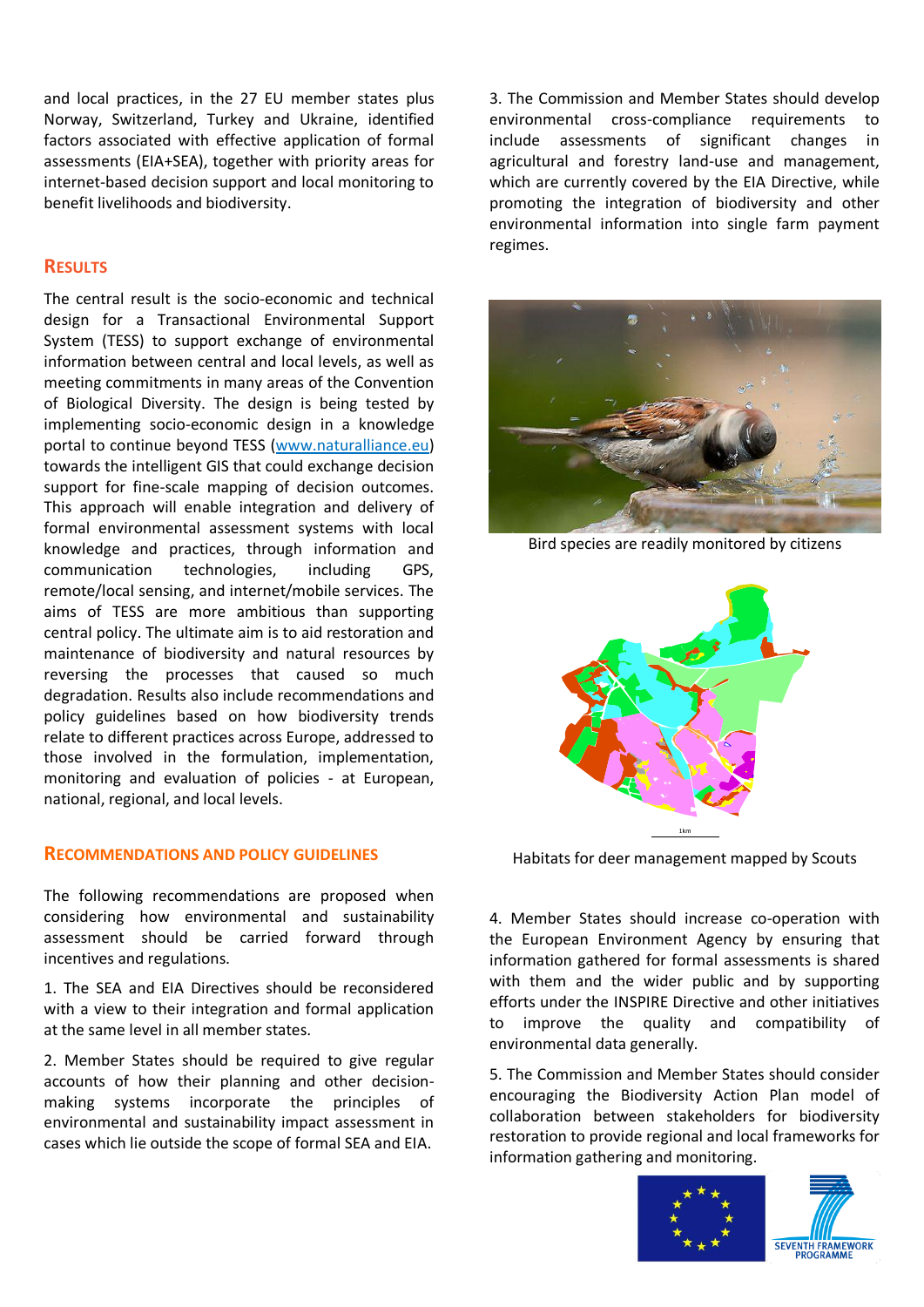6. Steps should be taken to integrate knowledge and data provided by individual land-users into formal environmental decision making to support SEA's, EIA's and assessments for land-use planning decisions.

7. The design of an effective environmental information system needs to standardise and centrally collate a wide variety of ecological and socio-economic data that can be scaled for delivery at all levels. However, the precise data requirements need to be understood and, as far as possible, quantified in more detail.

8. In order to refine information needs for different statutory authorities and stakeholder groups further Pan-European survey work will be needed. This would be enormously facilitated if Eurostat were able to establish rigorous sampling frames across Europe for the groups of land-users identified by TESS and for local governments with specific functions.

9. Pending the creation of any widely available interactive decision support system, simple guides to what information is available at local level and what purposes it is suitable for would be of value for many users and would save both time and the expense of hiring consultants to extract routine information. Central co-ordination would assist the production of such guides.

10. The relevance of participation in wildlife-related activities by millions of EU citizens and the direct and indirect spending associated with these activities should be appreciated by policy-makers.

11. Accordingly Eurostat should be invited to carry out assessments of these activities across EU Member States by appropriate sampling methods, as has been practiced for a number of decades in the United States.

12. Biodiversity conservation policies need to take full account of the perceptions and attitudes of the people who live closest to wildlife and the countryside if their support for and active participation in conservation is to be secured. These attitudes should be regularly surveyed by the Commission, using the highly developed tools available to Eurostat.

13. Noting the rapid progress made in the development of digital tablets, the fall in prices and their dramatic uptake by the public over the last two years, European institutions, national governments and agencies should promote further experiments and training for local people in mapping for the monitoring and conservation of biodiversity and related socio-economic purposes.

14. Land-use changes are of fundamental importance for conservation policy. Those recorded by recent CORINE data merit urgent investigation. A locally-based recording and mapping system such as is being developed by TESS could rapidly feed information to higher governmental levels, enabling policy adjustments to be made as appropriate.

15. Conservation policy and practice should recognise the legitimate interests and, indeed, positive contribution of such users of land and water as recreational shooters and anglers. Stakeholder partnerships using monitoring and adaptive management will maximise the input of human and financial resources.

17. The case for a comprehensive decision support system for local land users to integrate environmental, social and economic goals is very strong. However, it will take substantial resources and time to achieve such a system in practice. There are some decision support tools available to use in the short-term but they are limited in application, coverage and the availability of languages other than English, with the consequence that much development work is needed to improve technology transfer in this area.

18. In developing internet-based advice and support for land managers using simple mapping tools, attention should be given to what works and is practical for them, using feedback and market testing and bringing together best practice guidance from a wide variety of sources.

19. Support should be given to the portal for ideas and knowledge exchange via

 (a) publicity aimed at land-users from governments and national associations,

 (b) data and best practice case study material from researchers and environmental institutions and

 (c) where feasible, appropriate finance from any quarter.

# **CONCLUSIONS**

Overall TESS has been a thoroughly Pan-European collaboration. Although much more research about information needs and technical development of decision-support mechanisms is required, we are moving into a practical implementation phase.